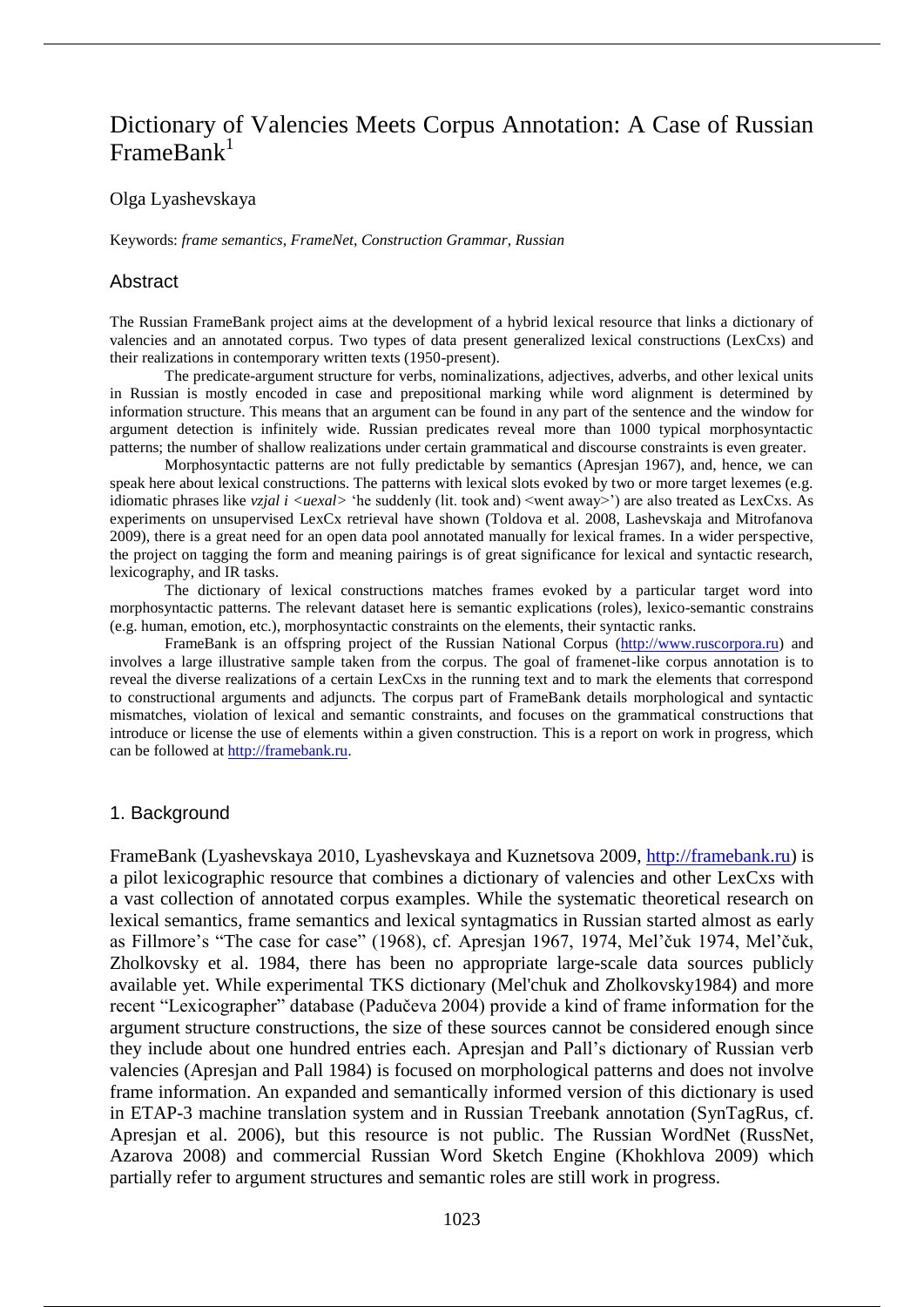The first question that arises immediately is why Russian FrameBank is not 'a yet another clone' of English FrameNet-Constructicon (Fillmore 2008, Fillmore et al. forthcoming). Although our project appears to be similar to FrameNet in many aspects, there are some crucial differences in their ideology and design. First, we do not support the hypothesis about universal frames, which should be the same in all languages. Second, due to the grammatical properties of Russian, syntax plays less important role in definition of semantic relations within a frame while it is more influenced by morphosyntactic patterns (e.g. different case and PP structures help to profile the situation differently). Thus, FrameBank is more focused on morphosyntactic patterns. Third, FrameBank follows the traditions of Moscow Semantic School including its interest to lexical constraints and semantic motivation for word co-occurrences. Forth, adjuncts are not considered a part of frames and LexCxs; rather, they are treated as forming another LexCx that joins the basic predicate-argument Cx and interacts with it. Unlike FrameNet, frames in Russian FrameBank are associated with a particular target word and not a list of semantically related words. This presupposes that even synonyms reveal (slightly) different frames, so we deal with separate frames nested under their parent rather than with one frame.

However, Russian FrameBank is close to FrameNet-Constructicon in that it is based on Construction Grammar theory. Both argument structures and idiomatic expression are treated as LexCxs with certain lexically fixed element(s) as a target and one or more variable slots. The entry for verbs, nouns, adjectives and adverbs in the dictionary look like a set of LexCxs where each construction presents a unique combination of meaning and form. Finally, both projects aim to study how constructions evolve and interact with each other.

# 2. Dictionary of lexical constructions

# 2.1. *Short list: target words and their constructions*

Each verb or other predicate word is followed by a list of LexCxs where it serves as a target word. LexCxs are grouped in frames where participants have the same semantic role. As a rule, a cluster of constructions correspond to a particular lexical meaning, thus demonstrating variability of case patterns and whether a particular frame element can be omitted. Figure 1 shows two groups of LexCxs of the verb *vystupit'* 'to step forward' which correspond to the frame of motion and the frame of coming into existence, respectively.

Target Lexeme: *vystupit'*

1. 'to step forward'

 ID220. <Snom V> *Vystupilo srazu pjat' soldat* 'Five soldiers stepped forward at once' ID221. <Snom V PR\_from+S>. *Iz stroja vystupil čelovek* 'A man stepped forward from the line' ID222. <Snom V PR\_to+S> *On vystupil na seredinu komnaty* 'He stepped forward to the center of the room'

...

...

5. 'to appear (about blood, tears, stains, etc.)'

ID 230. <Snom V *na*.PR+Sloc> *Pjatno vystupilo na rubaške* 'A stain appeared on the short'

 ID 231. <Snom V *na*.PR+Sloc *u*.PR+Sgen> *Sljozy vystupili u nee na glazax* lit. 'Tears appeared on the eyes at her'

 ID 232. <Snom V *u*.PR+Sgen *ot*.PR+Sgen> *U nee ot smexa vystupili sljozy* lit. 'Tears appeared at her from laughing'

**Figure 1.** A list of LexCxs of the verb *vystupit'* 'to step forward'.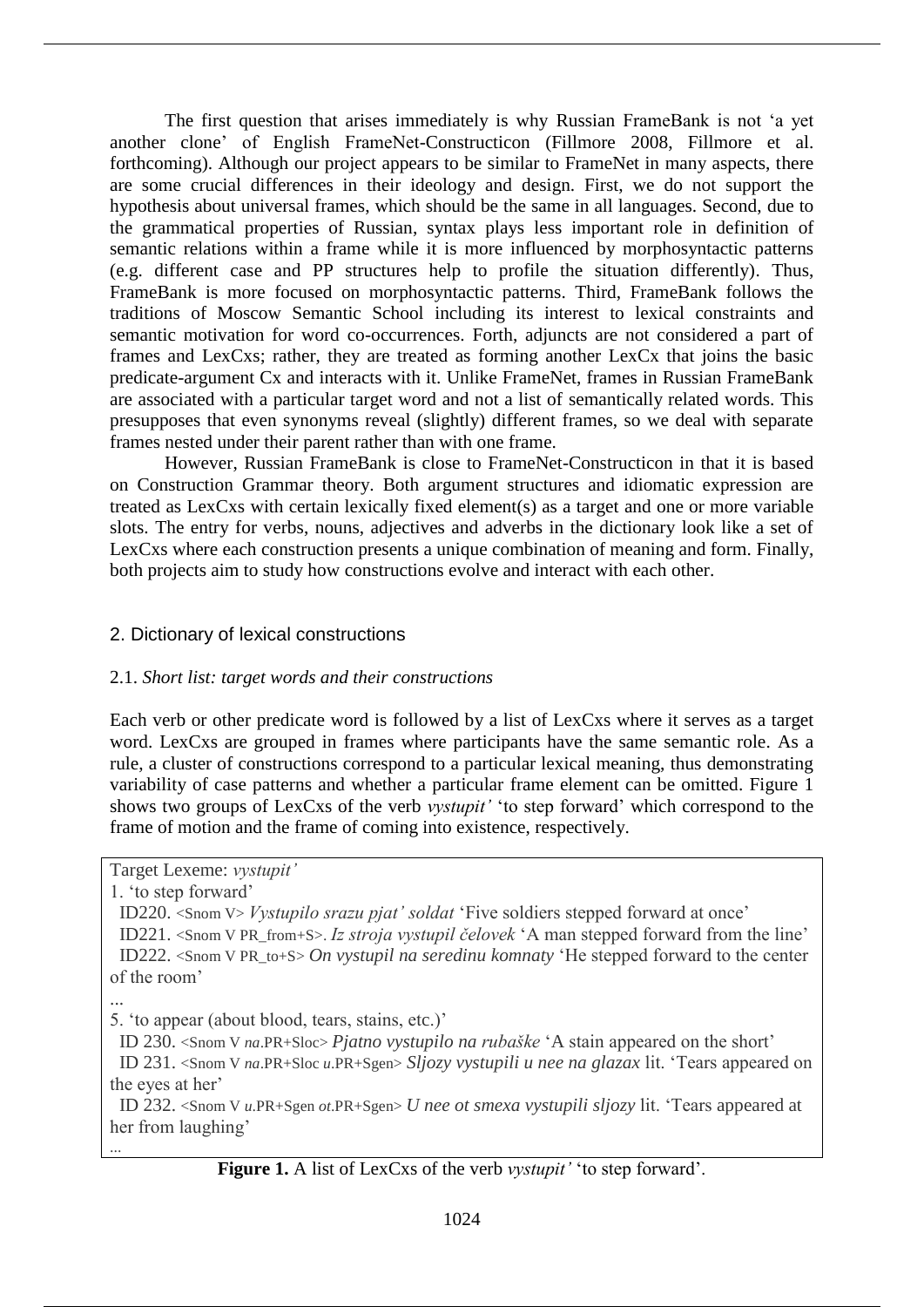This part of a dictionary provides only brief information about constructions including ID, morphosyntactic pattern (where the target word is replaced by V) and a short example that serves as Cx name.

Idiomatic phrases are also included in a list of LexCxs; the only difference is that there is more than one target word, and all of them will be listed in the Lexical Index of target words. For example, in the lexical entry of the verb *dut'* 'to blow' a list of argument structure Cx is followed by an idiomatic Cx with the meaning 'He does not care a straw', lit. 'He does not blow through (his) moustache' (see Figure 2). This construction includes seven elements: two variables (Snom and CL, that is a Subject and a clause that express a negative situation) and five constant lexical units (the verb *dut',* the prepositional group *v us* 'through (a) mustache', the conjunction *a* 'but', the particle *i* 'even', and the negative particle *ne*). Three elements are optional and are shown in square brackets.

Target Lexeme: *dut'*

```
1. 'to blow (about wind etc.)'
...
2. 'to blow (about person)'
...
 ID3088 <Snom V {PR_to+S/ADV}> Dut' v trubku 'to blow through the tube'
...
6. (idiomatic) 'not to express or reveal concern over something'
  ID12934. <[CL,] [a] Snom [i] v.PR+us.Sacc ne dujet> A on i v us ne dujet 'He does not care a 
straw'
                     Figure 2. A list of LexCxs of the verb dut' 'to blow'.
```
# 2.2. *Passport of the construction*

Detailed information about lexical constructions is stored as a Cx template (Padučeva 2004, see Figure 3). The dictionary provides standard templates that describe arguments of the construction and their expression in neutral context not affected by other grammatical constructions. This includes:

- 1) Item ID and its Place within the Cx. The order of elements is quite conventional: usually Subject is followed by Object and then by syntactically peripheral elements;
- 2) latin Letters (X, Y, Z, etc.) help to identify elements in other LexCx; dash mark identifies predicated and other target lexemes;
- 3) shallow morphosyntax: POS (e.g. S(ubstantive), ADV(erb)), case, prepositional phrase and other grammatical features that constrain the element position; this information is displayed in two columns that reflects the tradition of dependency syntax (Head) and phrase structure grammar (Phrase). Target words may also have their own grammatical constraints like preferable tense, mood, etc.;
- 4) Explication or semantic role of the element;
- 5) Syntactic Rank of the element (Subject, Object, Peripheral, Clause, Adjunct, No);
- 7) Lexico-semantic constraints on a slot (semantic group or a list of lexemes); head of the phrase: the lemma and its semantic class;
- 8) Status (target word or variable; obligatory or optional).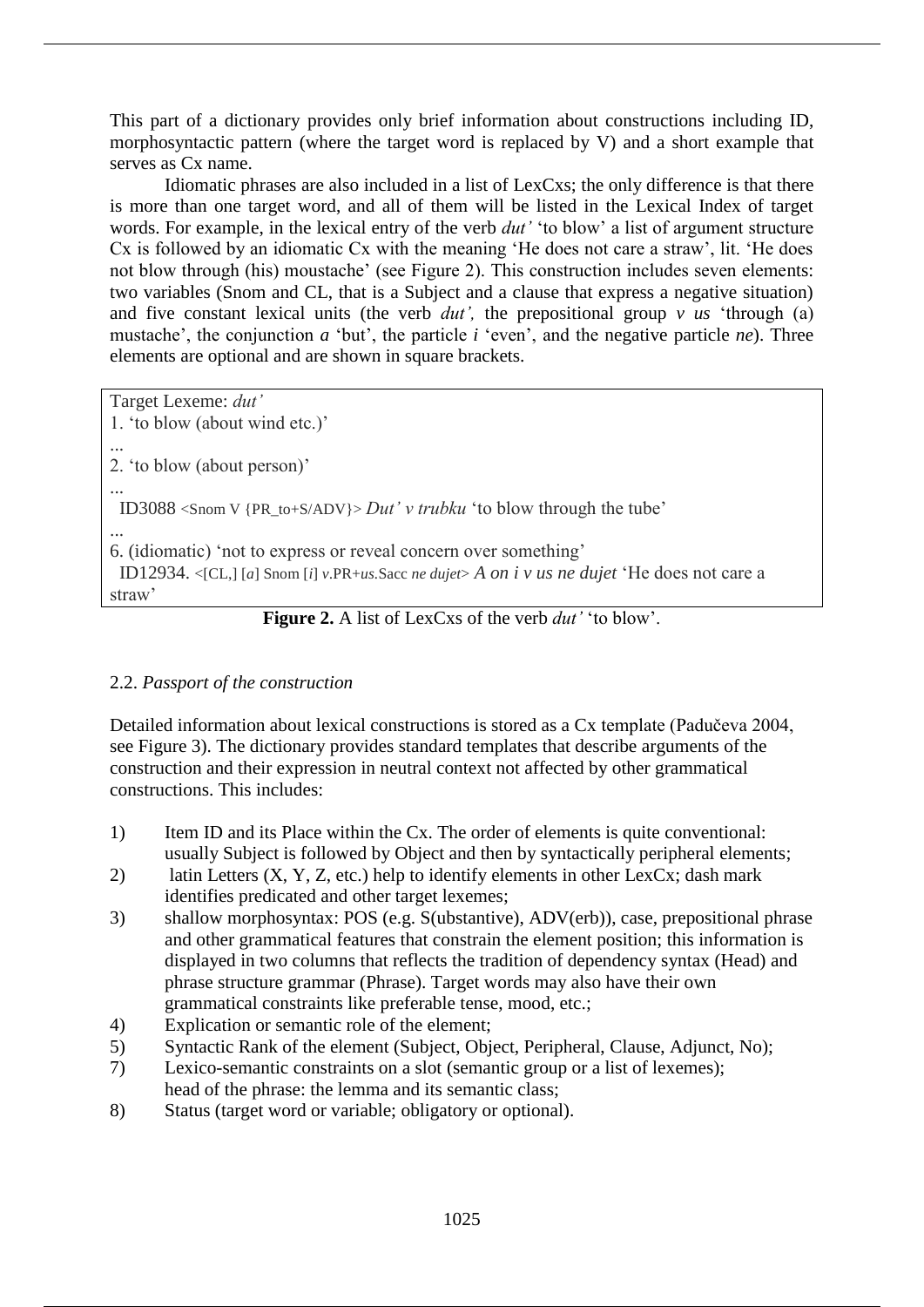| ID230. Cx name: <i>Pjatno vystupilo na rubaške</i> ['a stain appeared on the short']. Cx Pattern: Snom V na + Sloc. |    |              |                                |              |             |                   |             |               |  |  |  |  |
|---------------------------------------------------------------------------------------------------------------------|----|--------------|--------------------------------|--------------|-------------|-------------------|-------------|---------------|--|--|--|--|
| $C_{X}$                                                                                                             | P1 | Letter       | Head                           | Phrase       | Explication | Syntactic         | Lexico-     | <b>Status</b> |  |  |  |  |
| Item                                                                                                                |    |              |                                |              |             | Rank              | semantic    | [obligatory / |  |  |  |  |
| ID                                                                                                                  |    |              |                                |              |             |                   | constraints | optional]     |  |  |  |  |
| 2077                                                                                                                | 1  | $\mathbf{x}$ | <b>Snom</b>                    | <b>NPnom</b> | substance   | <b>Subject</b>    | natural     | Oblig.        |  |  |  |  |
|                                                                                                                     |    |              | [Nominative]                   |              |             |                   | object      |               |  |  |  |  |
|                                                                                                                     |    |              | case                           |              |             |                   |             |               |  |  |  |  |
| 2078                                                                                                                | 2  |              | <i>vystupit'</i> ['to          |              | to appear   | <b>Predicate</b>  |             | Oblig.        |  |  |  |  |
|                                                                                                                     |    |              | appear; lit. to                |              |             |                   |             |               |  |  |  |  |
|                                                                                                                     |    |              | step                           |              |             |                   |             |               |  |  |  |  |
|                                                                                                                     |    |              | forward']                      |              |             |                   |             |               |  |  |  |  |
| /2079                                                                                                               | 3  | Y            | $na + Sloc$                    | $na +$       | location:   | <b>Peripheral</b> | space and   | Oblig.        |  |  |  |  |
|                                                                                                                     |    |              | [preposition]                  | <b>NPloc</b> | surface     |                   | place       |               |  |  |  |  |
|                                                                                                                     |    |              | $na'$ on' +                    |              |             |                   |             |               |  |  |  |  |
|                                                                                                                     |    |              | Locative                       |              |             |                   |             |               |  |  |  |  |
|                                                                                                                     |    |              | case                           |              |             |                   |             |               |  |  |  |  |
|                                                                                                                     |    |              |                                |              |             |                   |             |               |  |  |  |  |
|                                                                                                                     |    |              |                                |              |             |                   |             |               |  |  |  |  |
| Lexical Index                                                                                                       |    |              | Index of Morphosyntactic Items |              |             |                   |             |               |  |  |  |  |
| of target words                                                                                                     |    |              |                                |              |             |                   |             |               |  |  |  |  |

**Figure 3.** The passport of the construction *Pjatno*[Noun.Nom] *vystupilo*[Verb] *na rubaške*[PREP + Noun.Loc] 'a stain appeared on the short'.

## 2.3. *Frames, graphs and indexes*

A Frame Index entry includes a head word, definition, and a list of participants with explication about their semantic role in the frame. This information is copied in LexCx templates (cf. the field Explication). Sometimes the semantic role of a participant varies a bit from one LexCx to another (cf. Instrument vs. Instrument-Place); this can happen due to the effect of different frame profiling (Padučeva 2004) caused by certain lexical constructions. In this case all possible explications will be listed in the Frame Index entry.

Both frames and LexCxs are arranged in graphs with three types of relations: (i) mother-daughter, (ii) use (cf. FrameNet frame grapher) and (iii) polysemy. The hierarchical design uses the criteria of semantic derivation and comparable frame element structure nesting daughter frames under frames with more general meaning. Since frames are associated with target words, the frames of polysemous lexical units can also be related via a polysemy link.

LexCxs are linked via their target words and frames; at the same time, they can be grouped formally on the base of common morphosyntactic patterns. Of particular interest are formally identical LexCxs which represent two or more frames with a polysemy link and novel LexCxs that borrow (a part of) their morphosyntactic structure from the LexCx evoked by another target word or by another sense of the same word. For example, the LexCx *Nos.NOM sobralsja skladkami.INS* '(One's) nose[Snom] gathered in pleats[Sins]' uses the instrumental pattern of the LexCx *pojti skladkami.INS* 'to go in pleats [Sins]', which in turn is motivated by the manner of motion construction *pojti galopom.INS* 'to go gallop [Sins]' and the construction of transformation *stat' drugom.INS* 'to become a friend [Sins]'. The morphosyntactic pattern of the idiomatic construction *A on i v us.ACC ne dujet* 'He does not care a straw'  $\langle$ [CL,] [a] Snom [i] v.PR+us.Sacc ne dujet uses the pattern of the lexical construction *Dut' v trubku* 'to blow through the tube'. The lexically fixed *v us* 'through (a) mustache' mirrors the PP with allative (directional) meaning (e.g. the preposition  $v \sin^2 t$ Accusative case) and demonstrates specification of grammatical constraints.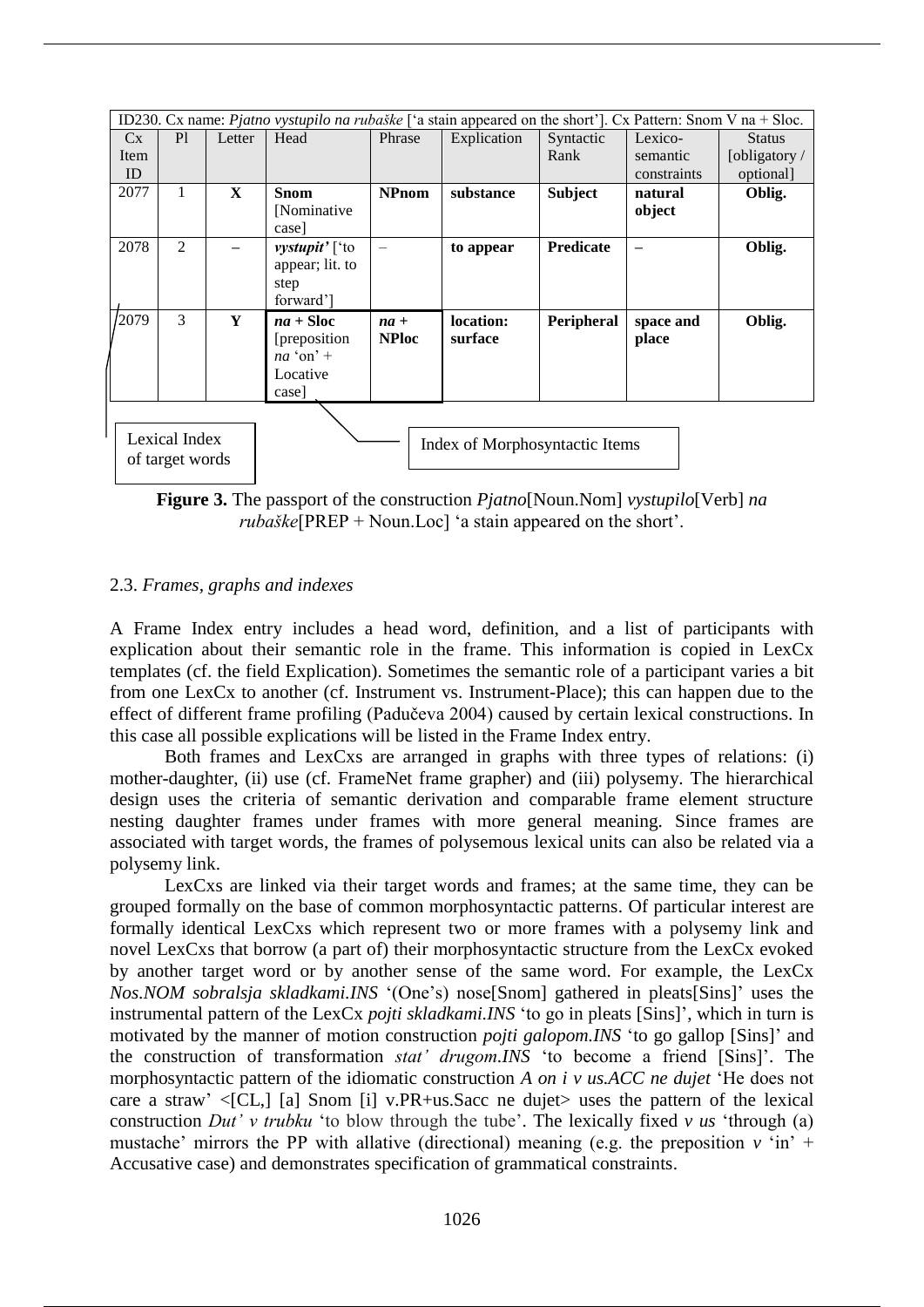The dictionary of lexical constructions also includes

- ‒ an index of target words;
- ‒ a general index of lexemes (a user can consult their POS, semantic group they belong to, their definition in dictionaries of Russian);
- an index of morphosyntactic items (e.g. Snom, Sins,  $v +$  Sacc, etc.);
- ‒ an index of Explications.

# 3. Corpus annotation

Unlike standard dictionaries of valencies, FrameBank presupposes manual annotation of a sample of real uses. This is not a full-text corpus framenet annotation but rather a 'cherrypicking' approach: each target lexical unit is illustrated by 100 sentences accompanied by their pre- and post-context. The instantiations of LexCxs patterns in running texts are called 'realizations'.

The examples are drawn randomly from the Russian National Corpus (modern texts from 1950 till present, about 100 MW). The source corpus is tagged for POS, lemmas, morphosyntactic features and lexico-semantic information, and this information is stored in FrameBank database as well. It is used when we match realizations into Cx templates stored in the dictionary.

Since examples are picked up at random, the distribution of realizations over frames and LexCxs is uneven. This is done in order to get the picture of LexCxs use in real texts. The disadvantage of this approach is that some LexCxs are left without illustration. Hunting for realizations of such rare LexCxs (if any) and their annotation is a future task of the project.

Annotation of sentences is done manually by one annotator and checked by a supervisor. An annotator validates an instance against an archetype, i.e. compares an example with the model entry from the dictionary of constructions. First, examples are matched to one of the constructions associated with the target word, i. e. to a certain word sense and an appropriate argument pattern attested for this sense. Second, an annotator marks up the relevant pieces of a sentence linking them to the elements of a construction. Then she defines the marked arguments in terms of syntactic ranks, identify non-standard case marking and provide explanation about missing arguments.

Figure 4 shows the LexCx *sobrat' použinat'* 'pick up something for supper' as it is realized in example (1).

(1) *Olja! soberi nam poest' v dorogu.*  Olja.Noun.NOM collect.V.IMPER we.SPRO.DAT eat.V.INF in.PR way.Noun.ACC 'Olja! Pick up something to eat for us on the way.'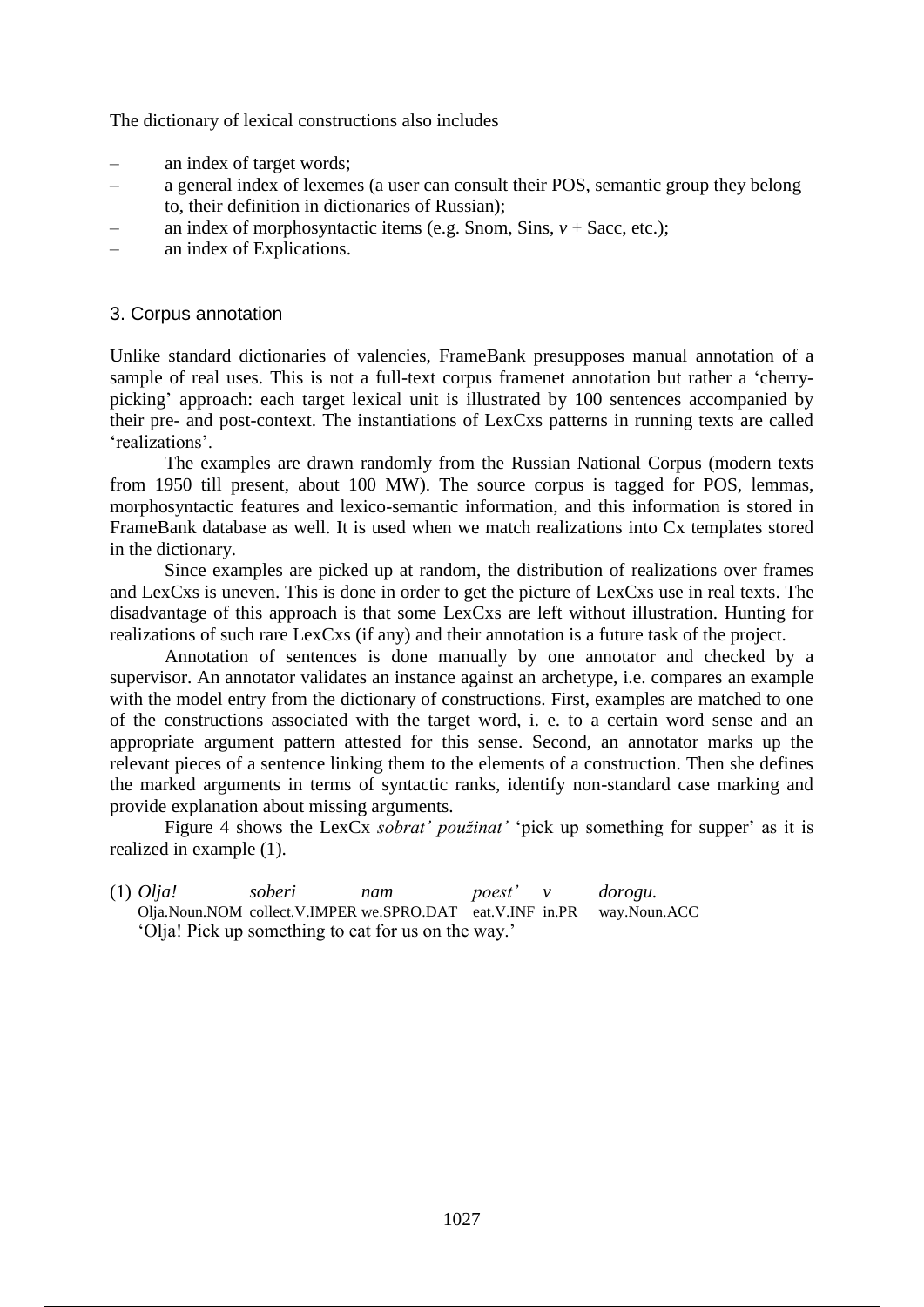| ID5914. Cx name: Soberi použinat' ['pick up something for supper']. Cx Pattern: Snom V Vinf. |                |                          |                     |               |                      |                  |                          |                    |  |  |
|----------------------------------------------------------------------------------------------|----------------|--------------------------|---------------------|---------------|----------------------|------------------|--------------------------|--------------------|--|--|
| ID                                                                                           | P1             | Letter                   | Head                | Phrase        | Explication          | Syntactic        | Lexico-                  | Status /           |  |  |
|                                                                                              |                |                          |                     |               |                      | Rank             | semantic                 | Realization        |  |  |
|                                                                                              |                |                          |                     |               |                      |                  | constraints              |                    |  |  |
| 18589                                                                                        | $\mathbf{1}$   | $\mathbf{X}$             | <b>Snom</b>         | <b>NPnom</b>  | <b>Agent</b>         | <b>Subject</b>   | human                    | Oblig.             |  |  |
| 20089                                                                                        | $\overline{a}$ | X                        |                     |               |                      | N <sub>0</sub>   |                          | Omitted.           |  |  |
|                                                                                              |                |                          |                     |               |                      |                  |                          | Licensed           |  |  |
|                                                                                              |                |                          |                     |               |                      |                  |                          | by                 |  |  |
|                                                                                              |                |                          |                     |               |                      |                  |                          | Imperative         |  |  |
|                                                                                              |                |                          |                     |               |                      |                  |                          | Cx                 |  |  |
| 18590                                                                                        | $\overline{2}$ |                          | sobrat'             |               | to collect           | <b>Predicate</b> |                          | Oblig.             |  |  |
| 20090                                                                                        | 1              | $\overline{\phantom{0}}$ | soberi.Vimper       |               | to collect           | Predicate        | $\overline{\phantom{0}}$ | Standard           |  |  |
| 18591                                                                                        | 3              | Y                        | <b>Vinf</b>         | <b>VPinf</b>  | what is<br>collected | Peripheral       | eat                      | Oblig.             |  |  |
| 20091                                                                                        | 3              | Y                        | <i>poest</i> '.Vinf | poest' v      | what is              | Peripheral       | eat                      | Standard           |  |  |
|                                                                                              |                |                          |                     | dorogu.VPinf  | collected            |                  |                          |                    |  |  |
|                                                                                              |                |                          |                     |               |                      |                  |                          |                    |  |  |
| 20089                                                                                        | 2              | Z                        | nam.SPROdat         | nam.NPdat     | Beneficiary          | Peripheral       | human                    | Added.             |  |  |
|                                                                                              |                |                          |                     |               |                      |                  |                          | Licensed           |  |  |
|                                                                                              |                |                          |                     |               |                      |                  |                          | by<br>Ditransitive |  |  |
|                                                                                              |                |                          |                     |               |                      |                  |                          |                    |  |  |
|                                                                                              |                |                          |                     |               |                      |                  |                          | Dative Cx          |  |  |
| 20089                                                                                        | $\overline{4}$ | W                        | v dorogu            | $\mathcal{V}$ | Goal                 | Adjunct          | abstract                 | Added              |  |  |
|                                                                                              |                |                          |                     | dorogu.NPdat  |                      |                  |                          |                    |  |  |
| $+$                                                                                          |                |                          |                     |               |                      |                  |                          |                    |  |  |

**Figure 4.** Realization of the construction «sobrat' poest'» (target verb sobrat' 'pick up') in example (1).

The first two slots are described in the dictionary as an 'Agent' and 'What is collected', respectively. The former is a human Subject expressed by a Nominal noun (Snom), and the latter is a verb of eating in the Infinitive form (Vinf; semantic restriction: 'eat'). This general information attested in the dictionary is colored grey. In a particular example, the Subject is omitted, so there is null instantiation of the argument X licensed by the Imperative construction. Y matches its infinitive verb phrase poest' in a predictable way (Standard realization). It is unlikely that semantic roles will change in realizations, so Explications are just copied in the annotation templates.

In addition to that, the annotator marked two additional participants Z and W in example (1), namely Beneficiary and Goal. The Beneficiary argument is introduced by the Ditransitive construction that allows almost every verb to add dative arguments. It is expressed by the Dative pronoun (SPROdat) *nam* 'for us'. The last slot is treated as Adjunct and corresponds to the prepositional phrase *v dorogu* 'on the way'. The noun in the Accusative case (Sacc) *dorogu* 'road, way' is used in an abstract sense here, so it is marked as 'abstract' in the Semantic class field.

Corpus annotations allow us to get the following new types of information:

1) the phrase matching an element of the construction (if any);

2) the head of the phrase: its lemma and semantic class;

3) elements expressed in a wider context;

- 4) differences in morphosyntax;
- 5) differences in syntactic rank;

6) differences in word order (defined against the so called 'neutral word order');

- 7) grammatical constructions that license omission or overt expression of the elements;
- 8) constructions that introduce additional arguments (external participants to the frame);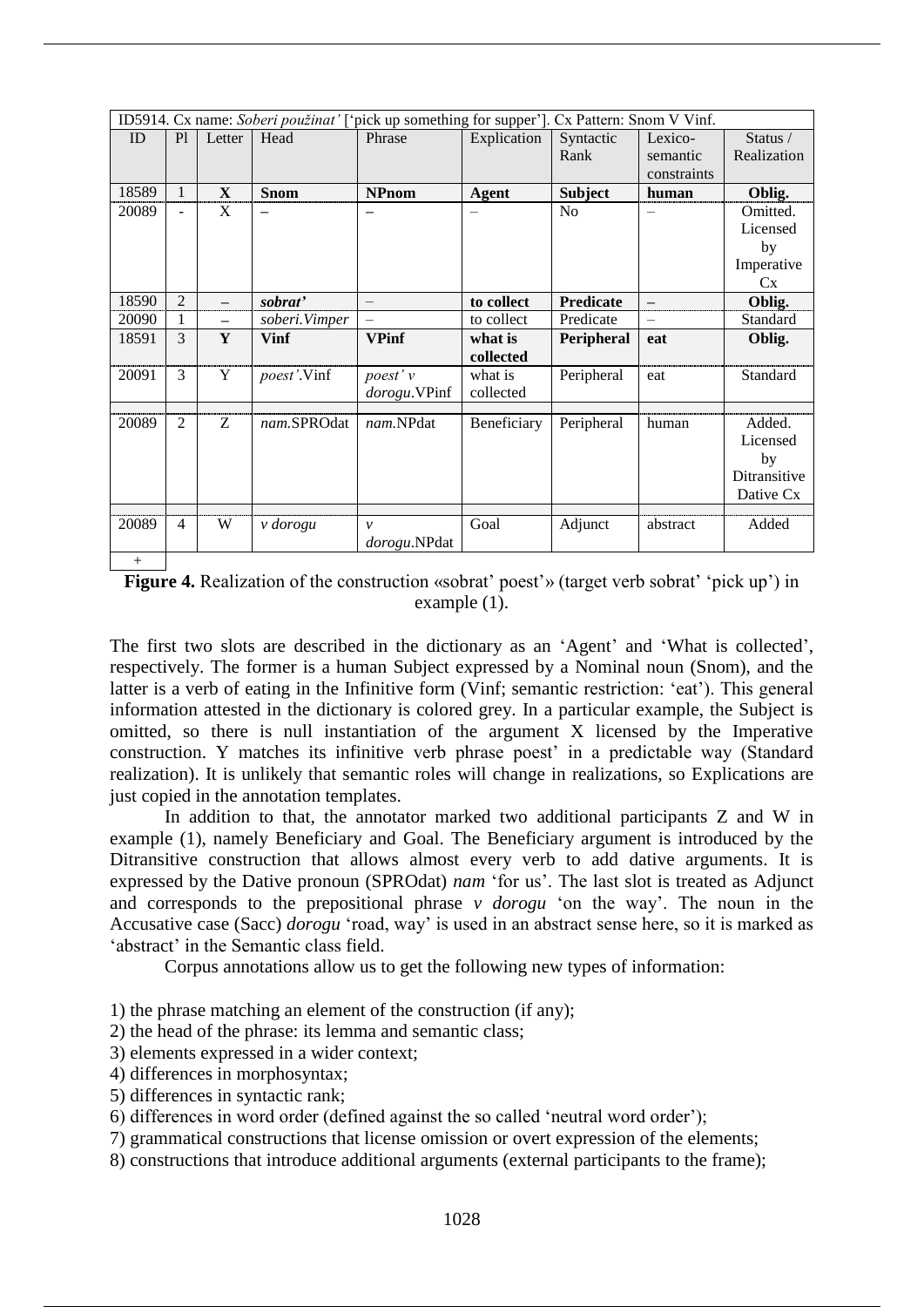9) other pragmatic and information structure parameters that explain omission of the participants.

A Mismatch Index lists about twenty Cx licensing types that trigger realizations of Cx elements. The most frequent are embedding a construction into other syntactic constructions ('control') and omission of Subject if the predicate itself takes Passive Participle, Infinitive or Gerund. To put it simple, in most cases these grammatical constructions work as transformational rules that bring us from a generalized LexCx stored in the dictionary to the large variety of its surface realizations in the corpus.

## 4. Present state of the source and its future

At the moment, the dictionary contains 12000 LexCxs anchored by 2055 target words. For the most part, the target words are verbs and the LexCxs are of argument structure type. At the same type, the number of idiomatic Cxs rises rapidly as the body of annotated examples becomes larger.

The index of morphosyntactic items involves, among others, 59 prepositional phrase types (given they are used in more than one LexCx) and ten combinations of conjunctions and clauses. 88% LexCxs were automatically converted from other lexicographic sources, namely, morphosyntactic patterns, affiliation with target words and their senses, an example of use were extracted. After that, these constructions were tagged with frame information manually. The other 12% LexCxs are a by-product of corpus annotation. They were created as novel Cxs and annotated by hand.

The manually annotated corpus part is 28 363 sentences now (plus untagged sentences that display pre- and post-context). This number corresponds to 3250 LexCxs evoked by 500 target words. The planned size of this corpus is 100 000 example (2 MW of tagged sentences). We are planning also to include more LexCxs evoked by nouns, adjectives and adverbs both into the dictionary and corpus parts. The further step will be full-text annotation of LexCxs in this corpus.

#### **Note**

<sup>1</sup> The FrameBank project is supported by the Corpus Linguistics Program of the Russian Academy of Science Presidium and RFBR Foundation grant 10-06-00586а.

#### References

#### **A. Dictionaries**

**Apresjan, J. and E. Pall 1982.** *Russkij glagol – vengerskij glagol: upravlenie i sočetaemost'* [*The Russian Verb – the Hungarian Verb: Government and Combinability*]. Budapest.

**Mel'chuk, I., and A. Zholkovsky 1984.** *Explanatory Combinatorial Dictionary of Modern Russian*. Wiener Slawistischer Almanach, Vienna.

# **B. Other literature**

**Apresjan J. 1967.** *Ėksperimental'noe issledovanie semantiki russkogo glagola* [Experimental study of semantics of Russian verb]. Мoscow: Nauka.

**Apresjan J. 1974.** *Leksičeskaja semantika* [Lexical semantics]. Мoscow: Nauka.